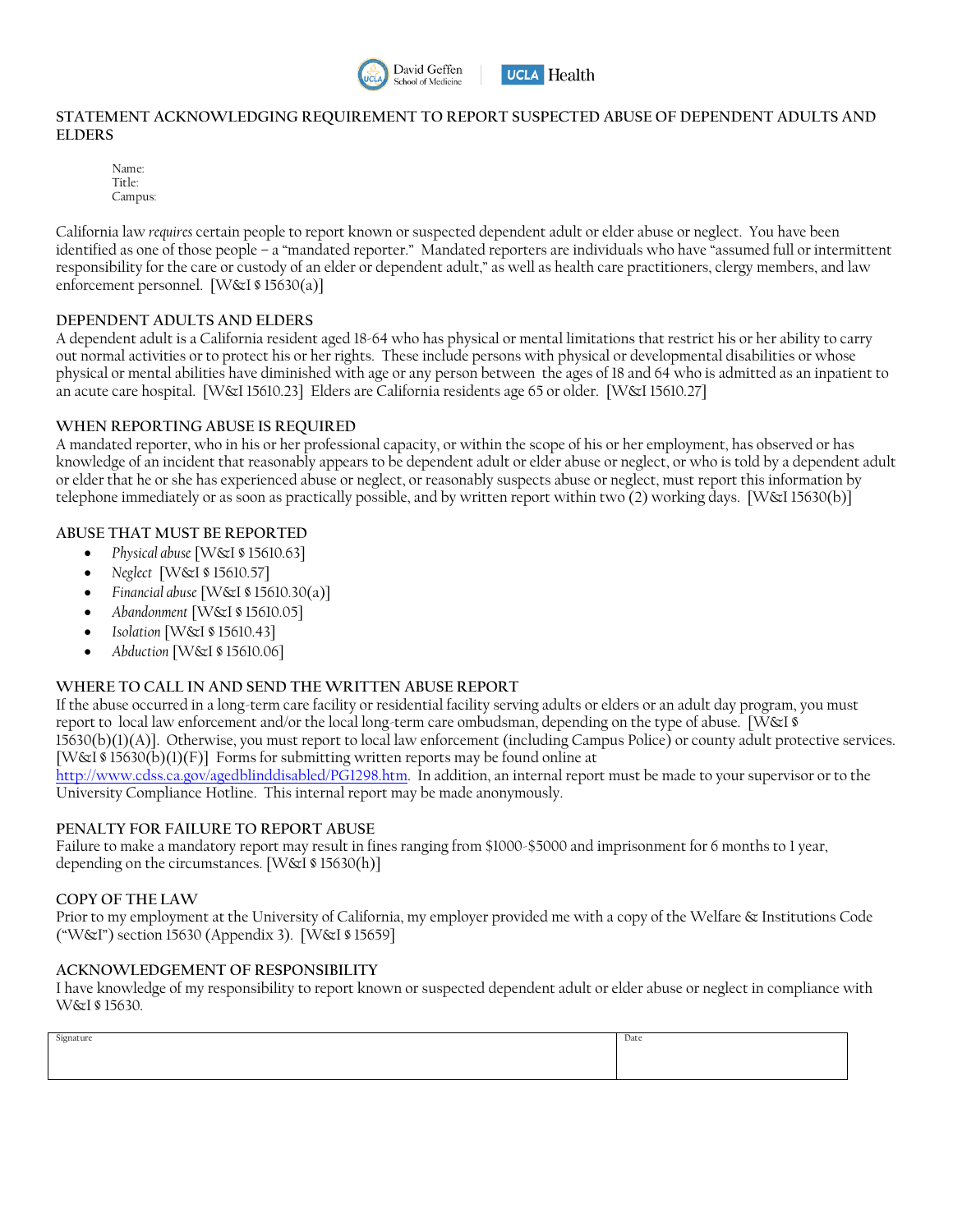# **Appendix 3**

# Elder Abuse and Dependent Adult Civil Protection Act **- Selected Provisions**

*Note: The complete text of the Elder Abuse and Dependent Adult Civil Protection Act may be found online at [http://www.leginfo.ca.gov/cgi-bin/calawquery?codesection=wic\(](http://www.leginfo.ca.gov/cgi-bin/calawquery?codesection=wic)scroll down to Section 15600).* 

15630. (a) Any person who has assumed full or intermittent responsibility for the care or custody of an elder or dependent adult, whether or not he or she receives compensation, including administrators, supervisors, and any licensed staff of a public or private facility that provides care or services for elder or dependent adults, or any elder or dependent adult care custodian, health practitioner, clergy member, or employee of a county adult protective services agency or a local law enforcement agency, is a mandated reporter.

 (b) (1) Any mandated reporter who, in his or her professional capacity, or within the scope of his or her employment, has observed or has knowledge of an incident that reasonably appears to be physical abuse, as defined in Section 15610.63, abandonment, abduction, isolation, financial abuse, or neglect, or is told by an elder or dependent adult that he or she has experienced behavior, including an act or omission, constituting physical abuse, as defined in Section 15610.63, abandonment, abduction, isolation, financial abuse, or neglect, or reasonably suspects that abuse, shall report the known or suspected instance of abuse by telephone or through a confidential Internet reporting tool, as authorized by Section 15658, immediately or as soon as practicably possible. If reported by telephone, a written report shall be sent, or an Internet report shall be made through the confidential Internet reporting tool established in Section 15658, within two working days, as follows:

 (A) If the abuse has occurred in a long-term care facility, except a state mental health hospital or a state developmental center, the report shall be made to the local ombudsperson or the local law enforcement agency.

 The local ombudsperson and the local law enforcement agency shall, as soon as practicable, except in the case of an emergency or pursuant to a report required to be made pursuant to clause (v), in which case these actions shall be taken immediately, do all of the following:

 (i) Report to the State Department of Public Health any case of known or suspected abuse occurring in a long-term health care facility, as defined in subdivision (a) of Section 1418 of the Health and Safety Code.

 (ii) Report to the State Department of Social Services any case of known or suspected abuse occurring in a residential care facility for the elderly, as defined in Section 1569.2 of the Health and Safety Code, or in an adult day care facility, as defined in paragraph (2) of subdivision (a) of Section 1502. (iii) Report to the State Department of Public Health and the California Department of Aging any case of known or suspected abuse occurring in an

adult day health care center, as defined in subdivision (b) of Section 1570.7 of the Health and Safety Code.

(iv) Report to the Bureau of Medi-Cal Fraud and Elder Abuse any case of known or suspected criminal activity.

 (v) Report all cases of known or suspected physical abuse and financial abuse to the local district attorney's office in the county where the abuse occurred.

 (B) If the suspected or alleged abuse occurred in a state mental hospital or a state developmental center, the report shall be made to designated investigators of the State Department of State Hospitals or the State Department of Developmental Services, or to the local law enforcement agency.

 Except in an emergency, the local law enforcement agency shall, as soon as practicable, report any case of known or suspected criminal activity to the Bureau of Medi-Cal Fraud and Elder Abuse.

 (C) If the abuse has occurred any place other than one described in subparagraph (A), the report shall be made to the adult protective services agency or the local law enforcement agency.

 (2) (A) A mandated reporter who is a clergy member who acquires knowledge or reasonable suspicion of elder or dependent adult abuse during a penitential communication is not subject to paragraph (1). For purposes of this subdivision, "penitential communication" means a

communication that is intended to be in confidence, including, but not limited to, a sacramental confession made to a clergy member who, in the course of the discipline or practice of his or her church, denomination, or organization is authorized or accustomed to hear those communications and under the discipline tenets, customs, or practices of his or her church, denomination, or organization, has a duty to keep those communications secret.

 (B) Nothing in this subdivision shall be construed to modify or limit a clergy member's duty to report known or suspected elder and dependent adult abuse when he or she is acting in the capacity of a care custodian, health practitioner, or employee of an adult protective services agency.

 (C) Notwithstanding any other provision in this section, a clergy member who is not regularly employed on either a full-time or part-time basis in a longterm care facility or does not have care or custody of an elder or dependent adult shall not be responsible for reporting abuse or neglect that is not reasonably observable or discernible to a reasonably prudent person having no specialized training or experience in elder or dependent care.

 (3) (A) A mandated reporter who is a physician and surgeon, a registered nurse, or a psychotherapist, as defined in Section 1010 of the Evidence Code, shall not be required to report, pursuant to paragraph (1), an incident where all of the following conditions exist:

 (i) The mandated reporter has been told by an elder or dependent adult that he or she has experienced behavior constituting physical abuse, as defined in Section 15610.63, abandonment, abduction, isolation, financial abuse, or neglect.

(ii) The mandated reporter is not aware of any independent evidence that corroborates the statement that the abuse has occurred.

 (iii) The elder or dependent adult has been diagnosed with a mental illness or dementia, or is the subject of a court-ordered conservatorship because of a mental illness or dementia.

 (iv) In the exercise of clinical judgment, the physician and surgeon, the registered nurse, or the psychotherapist, as defined in Section 1010 of the Evidence Code, reasonably believes that the abuse did not occur.

 (B) This paragraph shall not be construed to impose upon mandated reporters a duty to investigate a known or suspected incident of abuse and shall not be construed to lessen or restrict any existing duty of mandated reporters.

 (4) (A) In a long-term care facility, a mandated reporter shall not be required to report as a suspected incident of abuse, as defined in Section 15610.07, an incident where all of the following conditions exist:

(i) The mandated reporter is aware that there is a proper plan of care.

(ii) The mandated reporter is aware that the plan of care was properly provided or executed.

(iii) A physical, mental, or medical injury occurred as a result of care provided pursuant to clause (i) or (ii).

(iv) The mandated reporter reasonably believes that the injury was not the result of abuse.

 (B) This paragraph shall not be construed to require a mandated reporter to seek, nor to preclude a mandated reporter from seeking, information regarding a known or suspected incident of abuse prior to reporting. This paragraph shall apply only to those categories of mandated reporters that the State Department of Public Health determines, upon approval by the Bureau of Medi-Cal Fraud and Elder Abuse and the state long-term care ombudsperson, have access to plans of care and have the training and experience necessary to determine whether the conditions specified in this section have been met.

 (c) (1) Any mandated reporter who has knowledge, or reasonably suspects, that types of elder or dependent adult abuse for which reports are not mandated have been inflicted upon an elder or dependent adult, or that his or her emotional well-being is endangered in any other way, may report the known or suspected instance of abuse.

 (2) If the suspected or alleged abuse occurred in a long-term care facility other than a state mental health hospital or a state developmental center, the report may be made to the long-term care ombudsperson program. Except in an emergency, the local ombudsperson shall report any case of known or